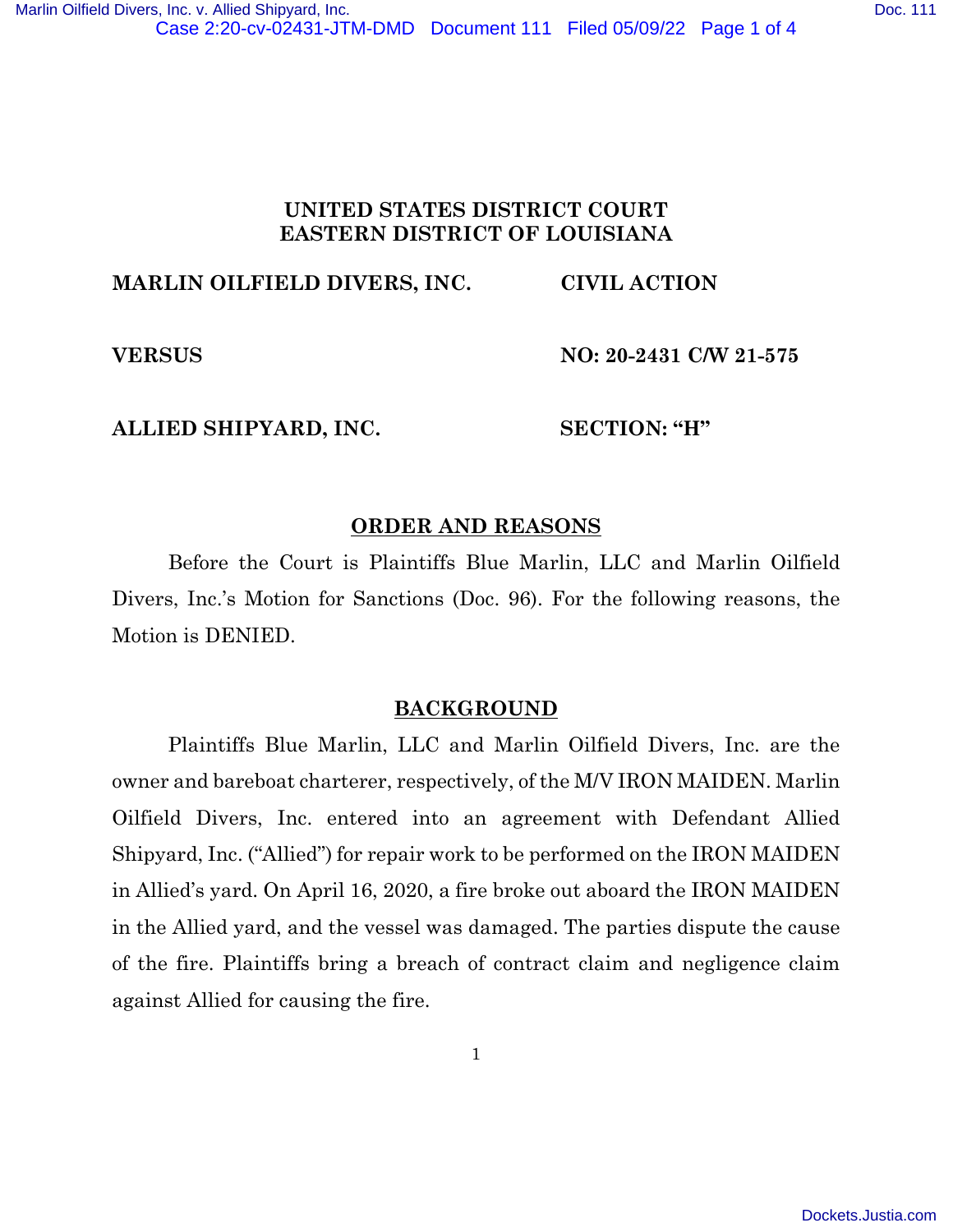In the instant Motion, Plaintiffs seek a number of sanctions against Defendant Allied for its delay in production or intentional withholding of discovery. This Court will consider their arguments in turn.

#### **LAW AND ANALYSIS**

Pursuant to the scheduling order, discovery in this matter was set to be completed on November 15, 2021. Plaintiffs argue that Allied delayed in producing certain damaging documents relating to citations by the Coast Guard until well after this deadline. Specifically, Defendant did not produce documents related to the Coast Guard's audit of its competent person program or an August 2019 letter from the Coast Guard citing it for "irregularities" in its competent person logs until March 2022. A bench trial in this matter is set to begin on May 16, 2022. Plaintiffs argue that they are prejudiced by Allied's delay in producing the Coast Guard documents and seek sanctions against Allied pursuant to Federal Rule of Civil Procedure 37. Specifically, Plaintiffs ask this Court for an order (1) finding that Allied deliberately withheld relevant evidence from Plaintiffs; (2) striking Allied's liability defenses, leaving for trial only the issues of causation and damages; (3) ordering an adverse presumption of gross negligence on the part of Allied in its performance of work on the IRON MAIDEN; and/or (4) ordering Allied to pay Plaintiffs' reasonable expenses, including attorney's fees, related to all increased expenses and fees caused by Allied's deliberate, willful withholding of documents.

In its defense, Allied contends that some of the records at issue were discovered in a file in the office of its director in March of 2022 and promptly turned over to Plaintiffs. That discovery prompted Allied's management to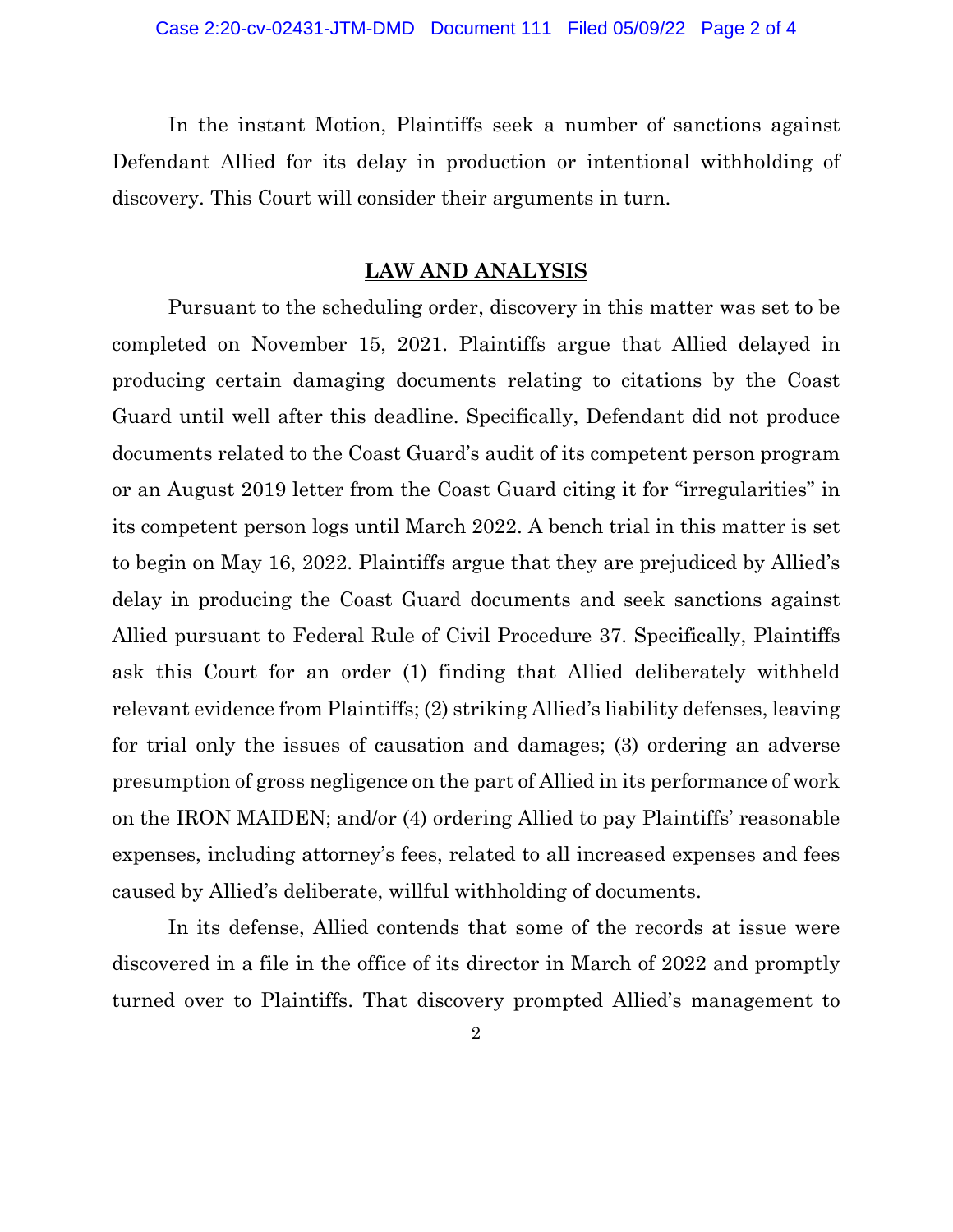remember the August 2019 letter, which was thereafter turned over as well. Allied states that during discovery its focus was on OSHA records and that there was never any intent to conceal the Coast Guard records at issue.<sup>1</sup> It also points out that the August 2019 letter addresses an unrelated incident that occurred ten months before the fire at issue here. Further, Allied has agreed to produce any witness that Plaintiffs want to depose relating to the Coast Guard documents.

Under Rule 37, a court may sanction a party for failure to timely produce information or supplement an incomplete discovery response unless that failure was "substantially justified or harmless." In determining whether a party's failure to sufficiently respond is harmless or substantially justified, "a court generally considers: '(1) the importance of the evidence; (2) the prejudice to the opposing party of including the evidence; (3) the possibility of curing such prejudice by granting a continuance; and (4) the explanation for the party's failure to disclose.'" <sup>2</sup> "The sanctions available under Rule 37(b) for such conduct are predicated upon the presence of such factors as willful

<sup>&</sup>lt;sup>1</sup> Indeed, Plaintiffs' request for production specifically referred to OSHA records. It stated, "Please provide each and every audit performed by OSHA or any other governmental entities of Allied within two (2) years of the incident, or any document reflecting the final results of the following: OSHA audits, inspections, investigations or reviews of Allied Shipyards generally or incidents occurring at an Allied Shipyard facility."

<sup>2</sup> Canon U.S.A., Inc. v. S.A.M., Inc., No. CIV. A. 07-01201, 2008 WL 2522087, at \*3 (E.D. La. June 20, 2008) (quoting Tex. A & M Rsch. Found. v. Magna Transp. Inc., 338 F.3d 394, 402 (5th Cir. 2003).